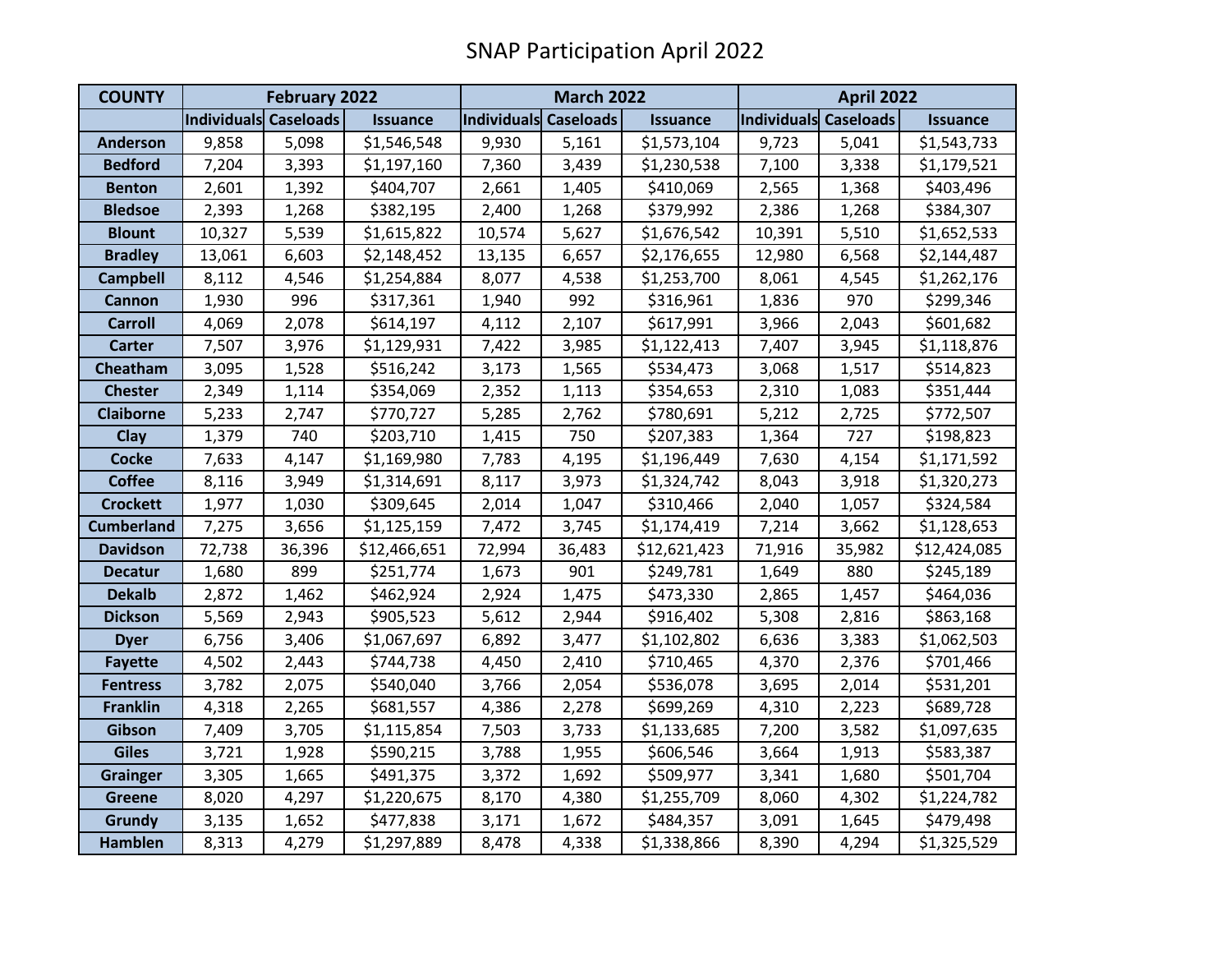|                   | <b>February 2022</b>  |        |                 |                       | <b>March 2022</b> |                 |                       | <b>April 2022</b> |                 |  |
|-------------------|-----------------------|--------|-----------------|-----------------------|-------------------|-----------------|-----------------------|-------------------|-----------------|--|
| <b>COUNTY</b>     | Individuals Caseloads |        | <b>Issuance</b> | Individuals Caseloads |                   | <b>Issuance</b> | Individuals Caseloads |                   | <b>Issuance</b> |  |
| <b>Hamilton</b>   | 41,072                | 21,379 | \$6,922,927     | 41,547                | 21,640            | \$7,058,237     | 40,993                | 21,281            | \$6,975,315     |  |
| <b>Hancock</b>    | 1,943                 | 1,045  | \$291,679       | 1,946                 | 1,042             | \$297,008       | 1,916                 | 1,036             | \$290,370       |  |
| Hardeman          | 4,332                 | 2,368  | \$682,890       | 4,385                 | 2,397             | \$702,894       | 4,217                 | 2,293             | \$674,064       |  |
| <b>Hardin</b>     | 4,426                 | 2,377  | \$669,990       | 4,463                 | 2,400             | \$676,901       | 4,377                 | 2,342             | \$667,840       |  |
| <b>Hawkins</b>    | 8,265                 | 4,137  | \$1,254,234     | 8,395                 | 4,188             | \$1,278,016     | 8,389                 | 4,147             | \$1,276,110     |  |
| Haywood           | 3,930                 | 2,124  | \$614,197       | 3,961                 | 2,130             | \$619,287       | 3,865                 | 2,088             | \$604,186       |  |
| <b>Henderson</b>  | 4,178                 | 2,138  | \$629,017       | 4,198                 | 2,162             | \$644,055       | 4,043                 | 2,088             | \$618,284       |  |
| <b>Henry</b>      | 5,052                 | 2,583  | \$784,968       | 5,058                 | 2,598             | \$798,709       | 4,846                 | 2,488             | \$761,410       |  |
| <b>Hickman</b>    | 3,458                 | 1,750  | \$546,698       | 3,427                 | 1,750             | \$539,330       | 3,380                 | 1,722             | \$530,836       |  |
| <b>Houston</b>    | 1,209                 | 590    | \$185,023       | 1,222                 | 609               | \$190,756       | 1,172                 | 595               | \$182,102       |  |
| <b>Humphreys</b>  | 2,155                 | 1,087  | \$344,625       | 2,148                 | 1,088             | \$343,953       | 2,140                 | 1,081             | \$344,103       |  |
| <b>Jackson</b>    | 1,846                 | 1,019  | \$278,504       | 1,875                 | 1,027             | \$284,658       | 1,842                 | 1,002             | \$273,447       |  |
| <b>Jefferson</b>  | 6,247                 | 3,139  | \$961,936       | 6,304                 | 3,179             | \$974,670       | 6,203                 | 3,123             | \$961,749       |  |
| Johnson           | 2,906                 | 1,587  | \$429,219       | 2,890                 | 1,566             | \$423,317       | 2,813                 | 1,539             | \$415,686       |  |
| <b>Knox</b>       | 43,535                | 23,463 | \$7,098,022     | 44,022                | 23,700            | \$7,257,325     | 43,130                | 23,268            | \$7,100,916     |  |
| Lake              | 1,648                 | 902    | \$261,755       | 1,668                 | 903               | \$266,164       | 1,601                 | 885               | \$257,397       |  |
| Lauderdale        | 5,191                 | 2,692  | \$831,525       | 5,210                 | 2,729             | \$837,764       | 5,157                 | 2,690             | \$827,538       |  |
| <b>Lawrence</b>   | 5,622                 | 2,832  | \$859,291       | 5,621                 | 2,820             | \$854,851       | 5,543                 | 2,777             | \$851,110       |  |
| Lewis             | 1,751                 | 916    | \$259,596       | 1,795                 | 937               | \$270,095       | 1,790                 | 926               | \$268,086       |  |
| Lincoln           | 4,485                 | 2,129  | \$710,617       | 4,459                 | 2,113             | \$710,755       | 4,399                 | 2,096             | \$699,852       |  |
| Loudon            | 4,028                 | 2,040  | \$623,456       | 4,106                 | 2,078             | \$641,499       | 4,077                 | 2,046             | \$639,099       |  |
| <b>Macon</b>      | 4,369                 | 2,098  | \$696,386       | 4,387                 | 2,114             | \$705,756       | 4,375                 | 2,086             | \$699,415       |  |
| <b>Madison</b>    | 14,964                | 7,591  | \$2,403,726     | 15,142                | 7,671             | \$2,450,075     | 14,795                | 7,518             | \$2,403,369     |  |
| <b>Marion</b>     | 4,352                 | 2,238  | \$714,282       | 4,333                 | 2,245             | \$714,989       | 4,325                 | 2,221             | \$711,575       |  |
| <b>Marshall</b>   | 3,652                 | 1,770  | \$577,443       | 3,622                 | 1,762             | \$568,256       | 3,522                 | 1,714             | \$558,908       |  |
| <b>Maury</b>      | 9,257                 | 4,612  | \$1,544,897     | 9,337                 | 4,644             | \$1,565,838     | 8,951                 | 4,486             | \$1,496,821     |  |
| <b>Meigs</b>      | 2,178                 | 1,162  | \$355,033       | 2,210                 | 1,174             | \$363,454       | 2,208                 | 1,164             | \$365,397       |  |
| <b>Monroe</b>     | 6,462                 | 3,351  | \$1,029,298     | 6,513                 | 3,345             | \$1,037,744     | 6,491                 | 3,340             | \$1,029,998     |  |
| <b>Montgomery</b> | 22,612                | 10,189 | \$3,771,084     | 22,812                | 10,293            | \$3,851,342     | 22,367                | 10,072            | \$3,775,052     |  |
| <b>Moore</b>      | 413                   | 206    | \$62,335        | 446                   | 213               | \$69,509        | 435                   | 214               | \$70,264        |  |
| <b>Morgan</b>     | 3,036                 | 1,557  | \$459,644       | 3,011                 | 1,546             | \$449,764       | 2,961                 | 1,519             | \$447,005       |  |
| <b>McMinn</b>     | 7,530                 | 3,836  | \$1,200,902     | 7,603                 | 3,884             | \$1,222,860     | 7,488                 | 3,832             | \$1,208,508     |  |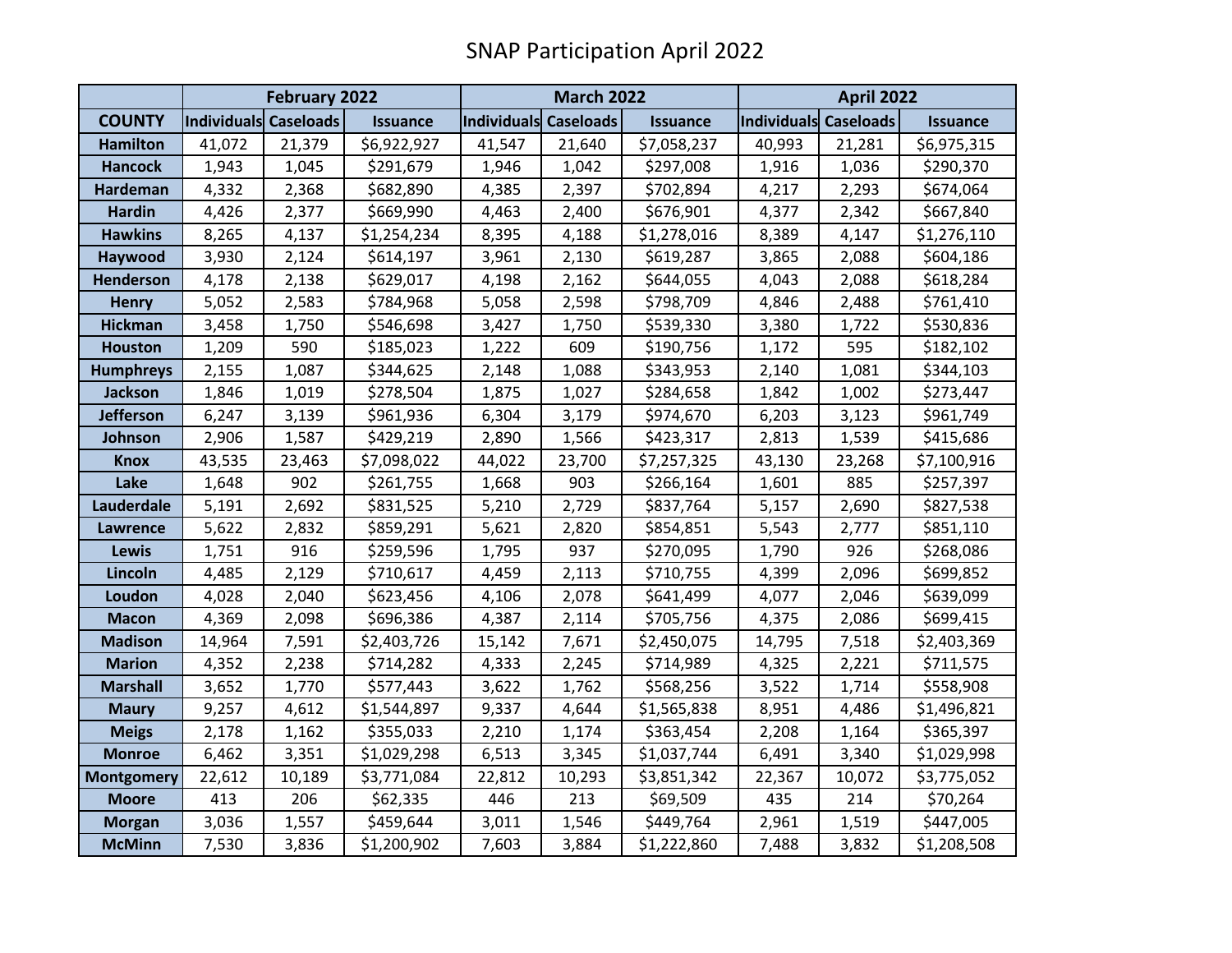| <b>COUNTY</b>     | <b>February 2022</b>  |         |                 | <b>March 2022</b>            |         |                 | <b>April 2022</b>     |         |                 |
|-------------------|-----------------------|---------|-----------------|------------------------------|---------|-----------------|-----------------------|---------|-----------------|
|                   | Individuals Caseloads |         | <b>Issuance</b> | <b>Individuals Caseloads</b> |         | <b>Issuance</b> | Individuals Caseloads |         | <b>Issuance</b> |
| <b>McNairy</b>    | 3,832                 | 2,058   | \$565,203       | 3,934                        | 2,092   | \$590,690       | 3,852                 | 2,048   | \$588,043       |
| <b>Obion</b>      | 4,685                 | 2,403   | \$734,495       | 4,694                        | 2,398   | \$737,972       | 4,664                 | 2,361   | \$740,370       |
| <b>Overton</b>    | 2,849                 | 1,499   | \$426,959       | 2,900                        | 1,516   | \$436,432       | 2,862                 | 1,482   | \$428,938       |
| <b>Perry</b>      | 1,271                 | 649     | \$190,015       | 1,293                        | 652     | \$192,063       | 1,263                 | 638     | \$189,648       |
| <b>Pickett</b>    | 781                   | 424     | \$107,761       | 762                          | 417     | \$107,402       | 754                   | 413     | \$106,621       |
| <b>Polk</b>       | 2,384                 | 1,221   | \$364,566       | 2,351                        | 1,216   | \$364,052       | 2,321                 | 1,197   | \$357,017       |
| Putnam            | 9,026                 | 4,675   | \$1,436,557     | 9,256                        | 4,765   | \$1,488,088     | 8,909                 | 4,626   | \$1,431,791     |
| Rhea              | 5,447                 | 2,803   | \$878,142       | 5,475                        | 2,806   | \$888,376       | 5,259                 | 2,715   | \$863,454       |
| Roane             | 6,624                 | 3,403   | \$1,044,553     | 6,709                        | 3,448   | \$1,066,162     | 6,602                 | 3,402   | \$1,052,496     |
| Robertson         | 6,627                 | 3,209   | \$1,112,909     | 6,714                        | 3,251   | \$1,125,337     | 6,563                 | 3,163   | \$1,094,323     |
| <b>Rutherford</b> | 24,425                | 10,986  | \$4,123,216     | 24,822                       | 11,165  | \$4,231,006     | 24,131                | 10,900  | \$4,110,425     |
| <b>Scott</b>      | 5,320                 | 2,730   | \$799,863       | 5,369                        | 2,762   | \$821,532       | 5,310                 | 2,715   | \$807,202       |
| Sequatchie        | 2,777                 | 1,402   | \$447,675       | 2,784                        | 1,422   | \$448,662       | 2,719                 | 1,397   | \$446,682       |
| <b>Sevier</b>     | 8,300                 | 4,223   | \$1,273,473     | 8,453                        | 4,287   | \$1,300,462     | 8,273                 | 4,218   | \$1,273,577     |
| <b>Shelby</b>     | 181,959               | 88,937  | \$35,633,160    | 181,840                      | 89,008  | \$31,911,813    | 178,742               | 87,370  | \$31,179,992    |
| <b>Smith</b>      | 2,139                 | 1,087   | \$347,454       | 2,220                        | 1,110   | \$358,878       | 2,223                 | 1,111   | \$358,121       |
| <b>Stewart</b>    | 1,570                 | 735     | \$243,378       | 1,571                        | 732     | \$246,481       | 1,514                 | 712     | \$235,923       |
| <b>Sullivan</b>   | 19,939                | 10,398  | \$3,089,516     | 19,986                       | 10,441  | \$3,136,505     | 19,602                | 10,208  | \$3,072,752     |
| <b>Sumner</b>     | 13,818                | 6,598   | \$2,310,930     | 13,900                       | 6,626   | \$2,331,582     | 13,562                | 6,460   | \$2,267,548     |
| <b>Tipton</b>     | 7,746                 | 3,823   | \$1,261,933     | 7,802                        | 3,853   | \$1,278,799     | 7,650                 | 3,800   | \$1,252,112     |
| <b>Trousdale</b>  | 1,148                 | 581     | \$190,103       | 1,162                        | 575     | \$195,974       | 1,151                 | 570     | \$194,010       |
| <b>Unicoi</b>     | 2,304                 | 1,282   | \$341,118       | 2,322                        | 1,293   | \$345,275       | 2,270                 | 1,267   | \$341,833       |
| <b>Union</b>      | 3,324                 | 1,673   | \$497,577       | 3,337                        | 1,672   | \$502,946       | 3,258                 | 1,639   | \$495,992       |
| <b>Van Buren</b>  | 802                   | 416     | \$117,023       | 834                          | 424     | \$121,429       | 821                   | 424     | \$117,661       |
| <b>Warren</b>     | 6,657                 | 3,369   | \$1,054,240     | 6,746                        | 3,423   | \$1,079,807     | 6,566                 | 3,340   | \$1,052,368     |
| Washington        | 13,548                | 7,386   | \$2,179,247     | 13,666                       | 7,470   | \$2,222,141     | 13,613                | 7,452   | \$2,217,734     |
| Wayne             | 2,013                 | 1,084   | \$290,034       | 2,023                        | 1,082   | \$293,384       | 1,943                 | 1,054   | \$284,846       |
| <b>Weakley</b>    | 4,162                 | 2,142   | \$632,252       | 4,260                        | 2,199   | \$644,579       | 4,171                 | 2,164   | \$625,419       |
| White             | 3,904                 | 2,042   | \$591,927       | 4,023                        | 2,111   | \$618,170       | 3,972                 | 2,072   | \$614,773       |
| <b>Williamson</b> | 3,656                 | 1,793   | \$599,207       | 3,653                        | 1,818   | \$605,788       | 3,615                 | 1,795   | \$597,298       |
| <b>Wilson</b>     | 8,547                 | 4,280   | \$1,457,059     | 8,587                        | 4,308   | \$1,468,985     | 8,505                 | 4,273   | \$1,444,375     |
| <b>Total</b>      | 837,927               | 423,433 | \$141,086,974   | 843,965                      | 426,410 | \$139,110,534   | 828,262               | 418,651 | \$136,395,923   |